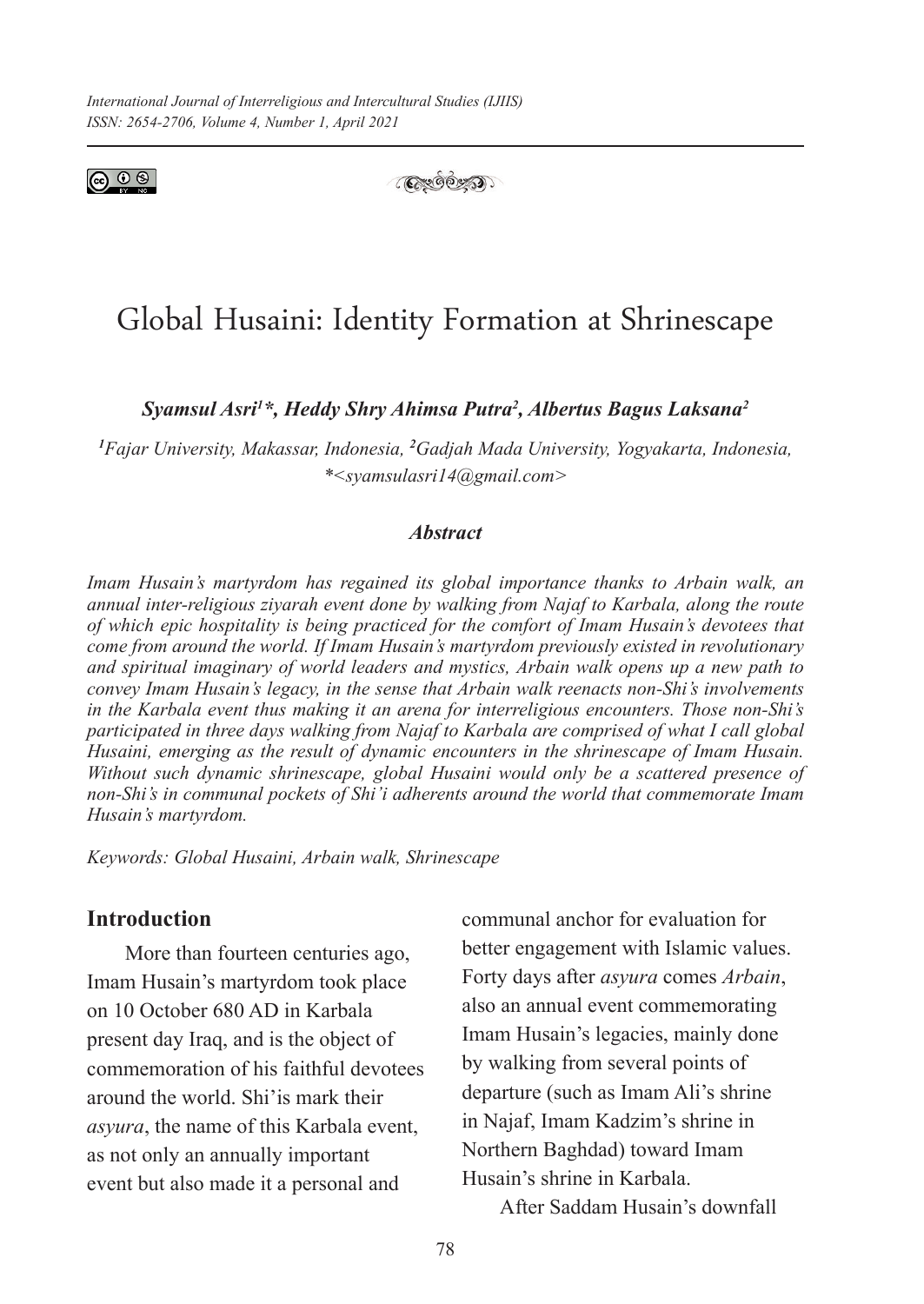in 2003 due to the United Statesled coalition invasion, *Arbain* as a solely Shi'i religious event gradually transformed to become the *Arbain* walk. Reflected from the name that comprises two distinct words, *Arbain* walk is *Arbain* but perceived and exercised by global participants for global audiences hence the walk has an English word fittingly attached to the word *Arbain*. *Arbain* walk is mainly done by Shi'is walking for three days approximately from Imam Ali's shrine in Najaf to Imam Husain's shrine in Karbala, annually around 20 Safar in the Islamic lunar calendar.

Small in number but important in role is the presence of Catholic, Protestant, Orthodox Christian, Presbyterian, Hindu, and *Kejawen* in the *Arbain* walk. Walking the route along with their co-lovers of Imam Husain. these call themselves as Husaini, meaning someone that has been touched and transformed by Imam Husain's martyrdom specifically and the Karbala event generally.

I call them global Husaini since they come from around the world but also more importantly, these non-Shi's that find Imam Husain's suffering is attractive as universal value enabling a presence physically in Karbala through the larger process of globalisation. Both in terms of material (such as transportation facilities from and to Iraq) and sociopolitical preconditions (such as downfall of Saddam Husain

and the rise & defeat of ISIS/ISIL) and ideo-theological preconditions (messianic tone of Imam Husain's martyrdom that grounded and disseminate through multilayers of textualities and networks of interpreters) are global in nature. From Charles Dickens to Mahatma Gandhi, from Soekarno to Nelson Mandela, the Karbala event and narrative in which Imam Husain's rise confronting tyranny plays an important role in inspiring multiple struggling, not only against colonialism but also against one's own internal Yazid.

# **Dispersed Testimonies: The Need for Global Stage**

An interesting element of global Husaini in walking its *Arbain* walk is the attachment to specific route, not only the attachment to Imam Husain shrine as the final destination of the walk itself. 53 miles distance separating Najaf from Karbala in Iraq is chosen by most global Husaini as their primary route to be walked. Starting in Imam Ali's shrine in Najaf and ending in Imam Husain's has been seen as the ultimate testimony of loyalty upon imam Husain's cause.[1]

When examining this perception, I find that previously the *Arbain* walk was done from several starting points, including Najaf but also Baghdad and Samarra even some pilgrims would walk several weeks from their respective homes (such as from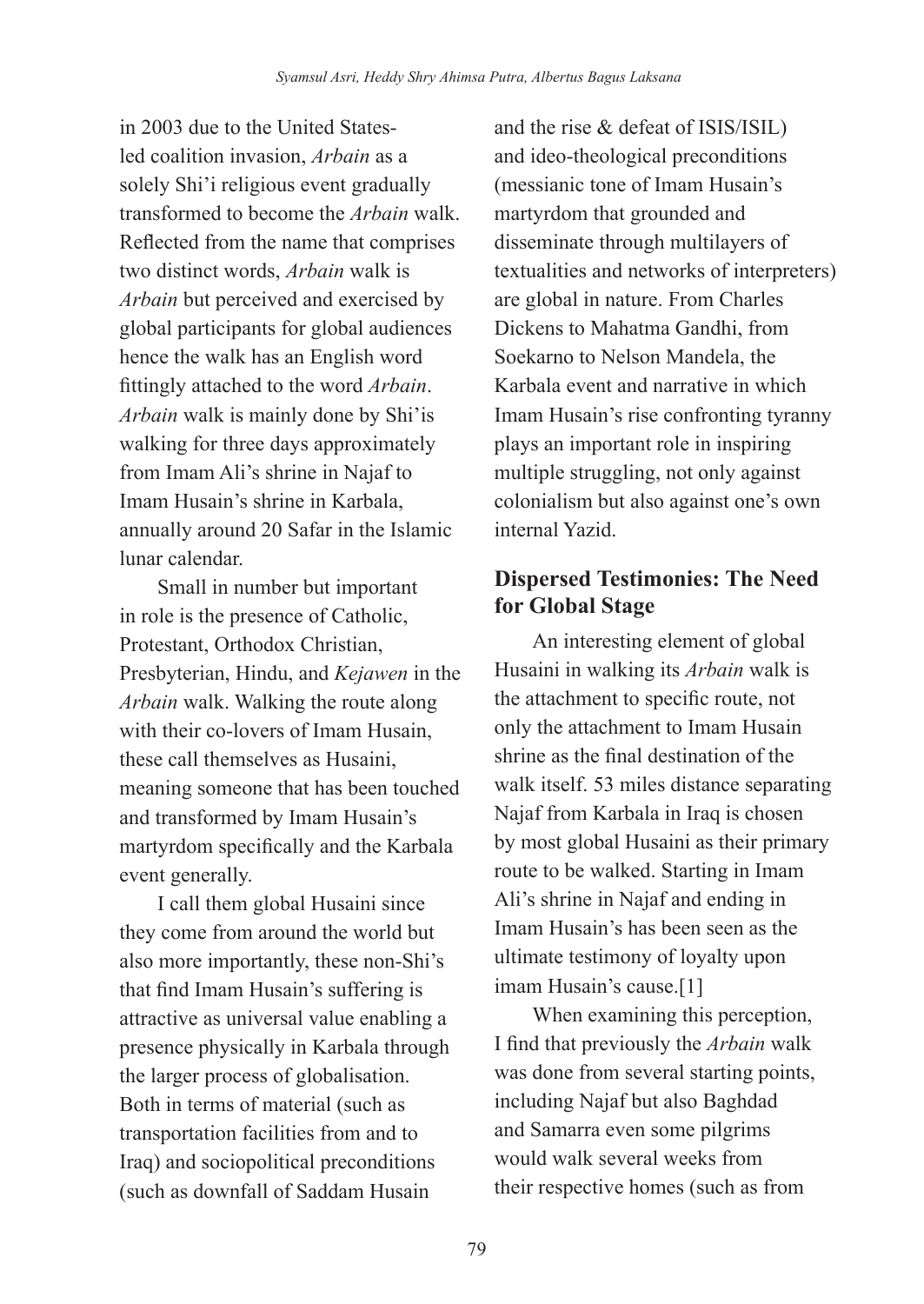southern Arabia and western Iran) in order to reach Imam Husain's shrine in Karbala. It is not only bacause the importance of the two shrines being made as the pathway of the walk that made the change appear, but also because the strategic decision made by Iraqi security apparatus to get maximum effectiveness in protecting the pilgrims from any dangers.[2]

Focal point and route of walking for this globally anticipated interreligious event for Iraqis especially and the region generally would be easy to control and focus the global gaze toward specific features of the walk, namely the enourmous and generous hospitality lavished upon Imam Husain's visiting devotees. The main provider of that hospitality is the general public of Iraq.

When all men of his camp had already been killed thus Imam Husain was really alone and unprotected, Imam Husain rose his hand to the sky, and said, "Oh Allah, after all this suffering, what makes me have comfort is that you witness all of this", and then, almost immediately after that, he is calling loudly, "Is there anybody to help me?" It is very strange at the moment that the Imam would ask some mercy toward his merciless enemy. That is not the case at all. Imam Husain, after speaks in prayer to Allah, addressing anybody as anyone from future generations to come and defend the truth. Therefore it is incumbent for everybody to say,

"*Labbayka Yaa Husain*", meaning, here I come forward for You O Husain, when they come to visit the Imam's shrine.

This chanting, *Labbayka Yaa Husain*, never ceased since the day of Karbala in 61 H. Generation after generation has come forward to fulfill Imam Husain's calling. This calling is precisely what the contemporary Husaini answered. Even though it is understandable to answer Imam Husain's call in the form of lesser jihad in militarily battle, the greater jihad against one's selfish ego is seen as the most prominent form for answering Imam Husain's call. In Henry Corbin's term, Karbala of the heart,[3] denotes inner constant war between internal Husain agaisnt internal Yazid taking place, is the ultimate depiction of Imam Husain's actual Karbala being translated into the contemporary situation.

The moment one liberates one's Imam Husain from being slain by one's Yazid, is the moment one safeguards one's heart for Allah alone. One's heart becomes a throne for nothing other than Allah to occupy it. This is the moment when one is embraced by a luminous light body of Imam Husain when one is visiting the grave, or, being visited by Imam Husain in one's home, both in wake or sleep state. One cannot answer a call that one does not hear. Only hearing, seeing, embracing Imam Husain's call, is there anybody to help me, that one is capable for answering, here I am coming forward for You O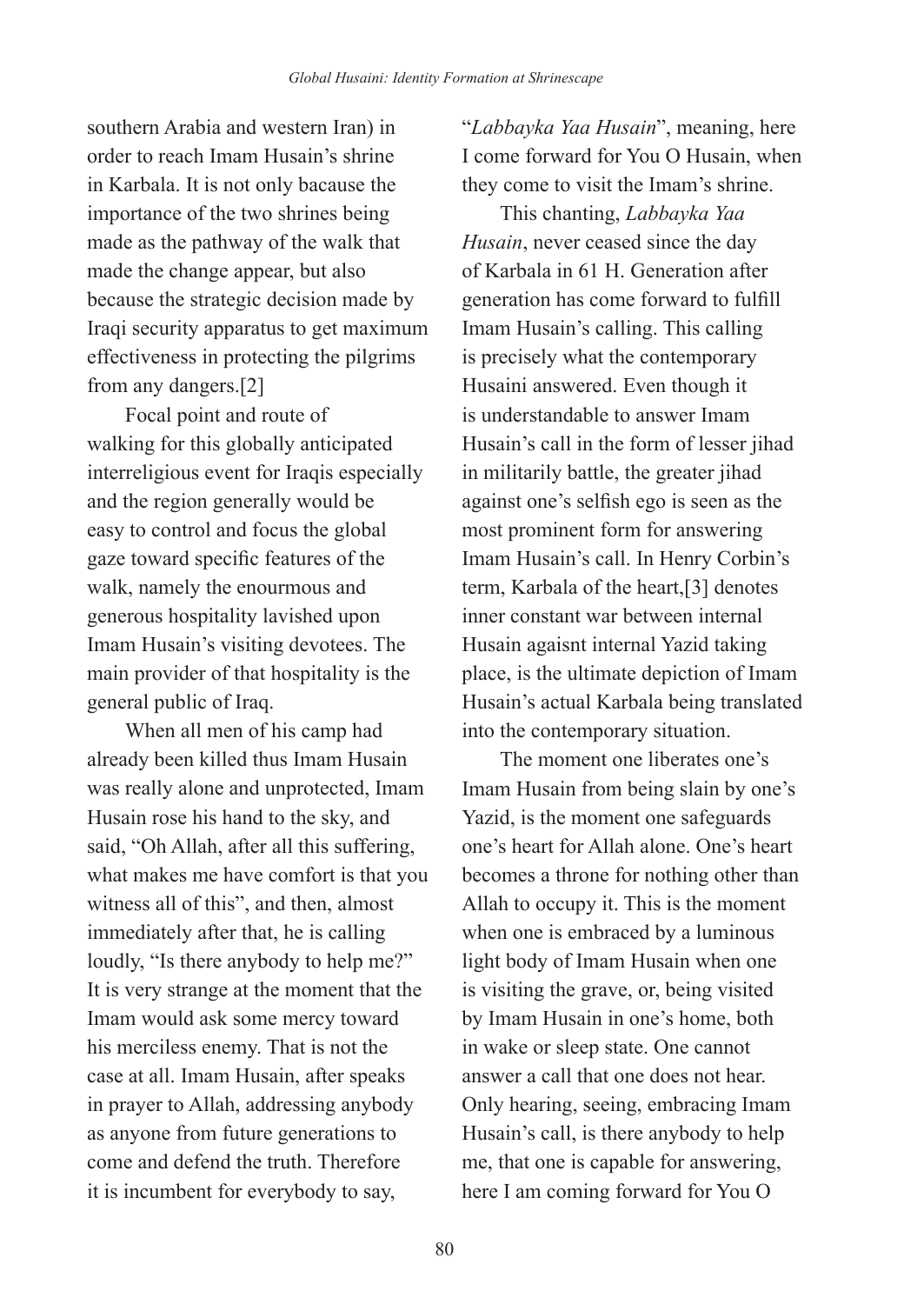# Husain, *Labbayka Yaa Husain*!

As significant as it is in a spiritual way, it is also very important to trace back historically the beginning of Husaini subjectivities, as subjectivities emerge in order to answer a specific call from Imam Husain. In order for us to better locate them in the contemporary discourse and practice of sharing shrine *ziyarah* and its relation to ritual based identity formation. If global Husaini is a semantics that occurred in specific conversation between specifically placed conversants about Imam Husain's martyrdom, then we have at least two vocabularies with which global Husaini today recollects and remembers themselves and world around them. These two vocabularies are core elements in active and creative conversation between global Husaini themselves and between global Husaini and another cross identities promulgators.

# **Kernel of Husaini: Christian Priest**

The first vocabulary is a very known account that after the beheading in Karbala, Imam Husain's head was stuck upon a lance and marched from Karbala to Damascus by his killer, along with Imam Husain's captive family members. On the route, the caravan eventually stopped to make night rest. The place for this resting, according to several accounts, is a Christian chapel. The unnamed priest of the chapel saw

the caravan from afar and noticed that specific cloud move in accord with the caravan.

"Could you please tell me, who are you people?" enquired the priest curiously. "Why do you ask, we are only resting here for tonight" answered the soldier of Yazid's army. "There must be a prophet or a prophet's legatee among you since only such people are protected from the heat of the sun by a specific cloud, which appears upon you right now" said the priest. "no prophet among us, but the head on the lance here, is Prophet Muhammad's grandson". "Curse upon you and your kin," replied the Priest. "Why do you kill your prophet's progeny. If Jesus has had progeny, then their sandals will be put in throne by us, Christians."

After this narrative exchange, the priest tried to buy Imam Husain's head in order to make proper burial. The killer refused because out of fear of Yazid in Damascus but also because greedy upon fame and a larger sum of money. The priest insistently wanted to perform adequate proper burial toward Imam Husain as long as he was in the priest's territorial responsibility. "If so, can I rent the head for tonight only. Tomorrow I will bring it back to you," proposed the priest. The point of agreement was reached and Imam Husain's head eventually took rest on behalf of a Syrian Christian church. The priest washed the head of Imam Husain with rose water, showered it with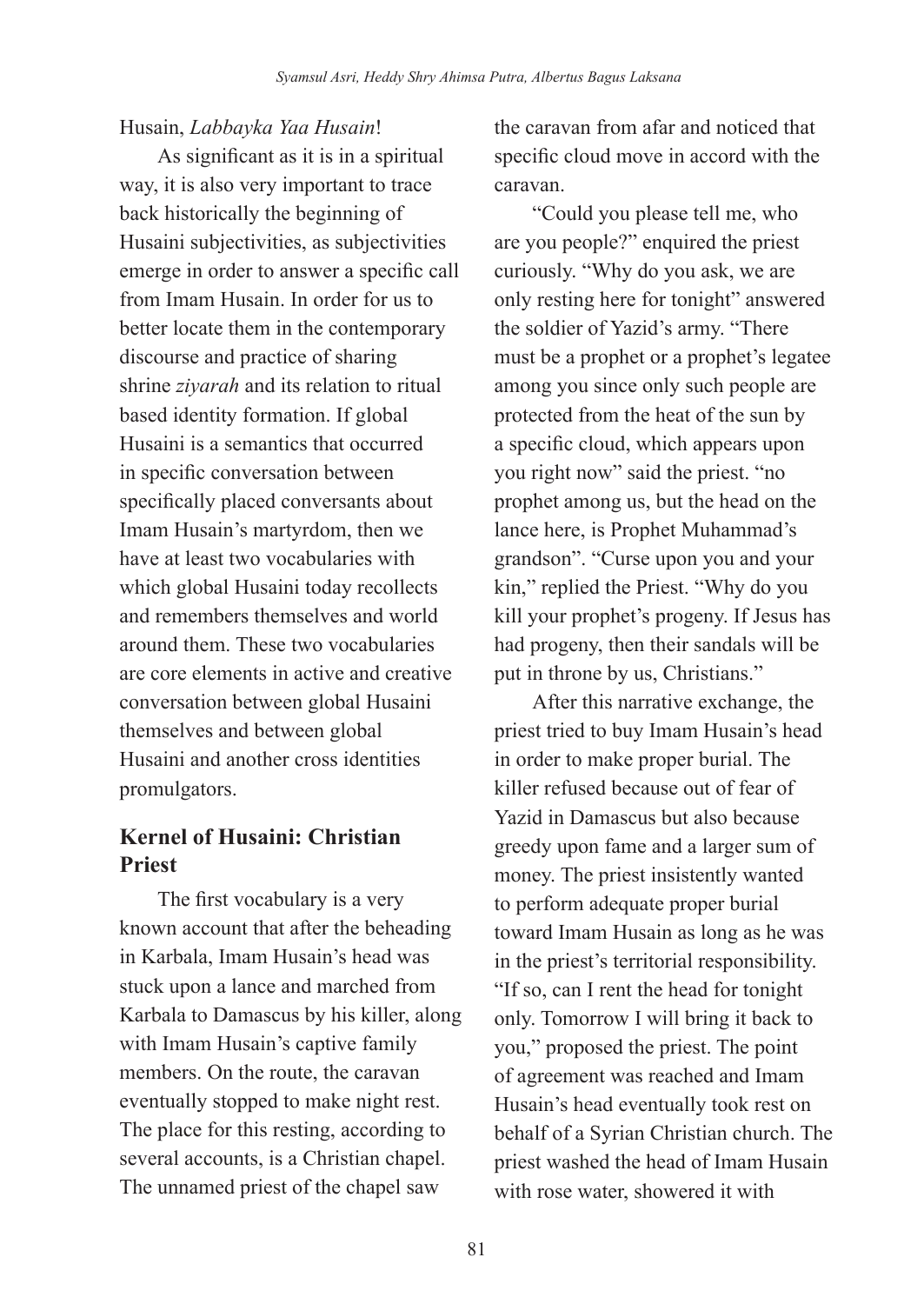qualified perfume, kissed, cried upon, honored, and rested him in his *mihrab* for one night.

According to popular belief, a specific stone used by the priest for Imam Husain's head resting place, today not only still exists but also attracts pilgrims to visit it in the mosque, believed to be a Syrian church before. Every *Asyura*, 10 Muharram, the stone will be bleeding, a form of cosmic mourning on Imam Husain's martyrdom. Believed to have belonged to a Priest, the stone and the relic & moment it contains marks the interreligious nature of Imam Husain's martyrdom.

I imagine, only if I may, is there any exchange of conversation taking place between Zainab and the Christian Priest? What words would be exchanged between them? Of course the two would be a reminder of popular believe of Jesus' crucifixion and how Imam Husain's fate resembles Jesus. Another liminal point for the two mourning subjects is the holy status conveyed in their respective religions of Mary (Jesus's mother and a supremely divine person in Catholicism) and Fathimah (Imam Husain and Zainab's mother, but also Prophet Muhammad's spiritual mother, as his *Umm Abiha*, meaning the mother of her father, is one of the most common titles for Fatimah).

I can only imagine, if I may, that the priest made the last salutation toward Imam Husain and his captive

family, both in avenging anger toward the killers and solemn humbleness toward Imam Husain, who after all, spoke a language everybody understood; a language of solitary suffering.

# **Kernel of Husaini: Husaini Brahmin**

The second crucial vocabulary build up global Husaini grammar is what is known as Husaini Brahmin, This refers to a specific Hindu Brahmin group (numbered around 1400 people) who lived in Iraq during the Karbala event and took the side of Imam Husain's cause. Historical accounts denote that before the Karbala event took place, these Hindus were closely related to Imam Ali in terms of administrative and commercial activities. Imam Ali, the beloved father of Imam Husain, gave these Hindu adherents some areas to stay. The remnant of this land can be found in today's Najaf, and is know as *Daar al-Hindiyya* (the Land of the Hindi). Some accounts narrate that these Hindus fought alongside Imam Husain in Karbala. They usually live in Lahore and Pune, where they migrated after being targeted by the Umayyad purge in Iraq. The remaining populations of them such as the Dutt families, live in India. Heavily connected to Husaini Brahmin historicity is the Mohyal Brahmin group who admire deeply Imam Husain and several Sufi holy figures. In modern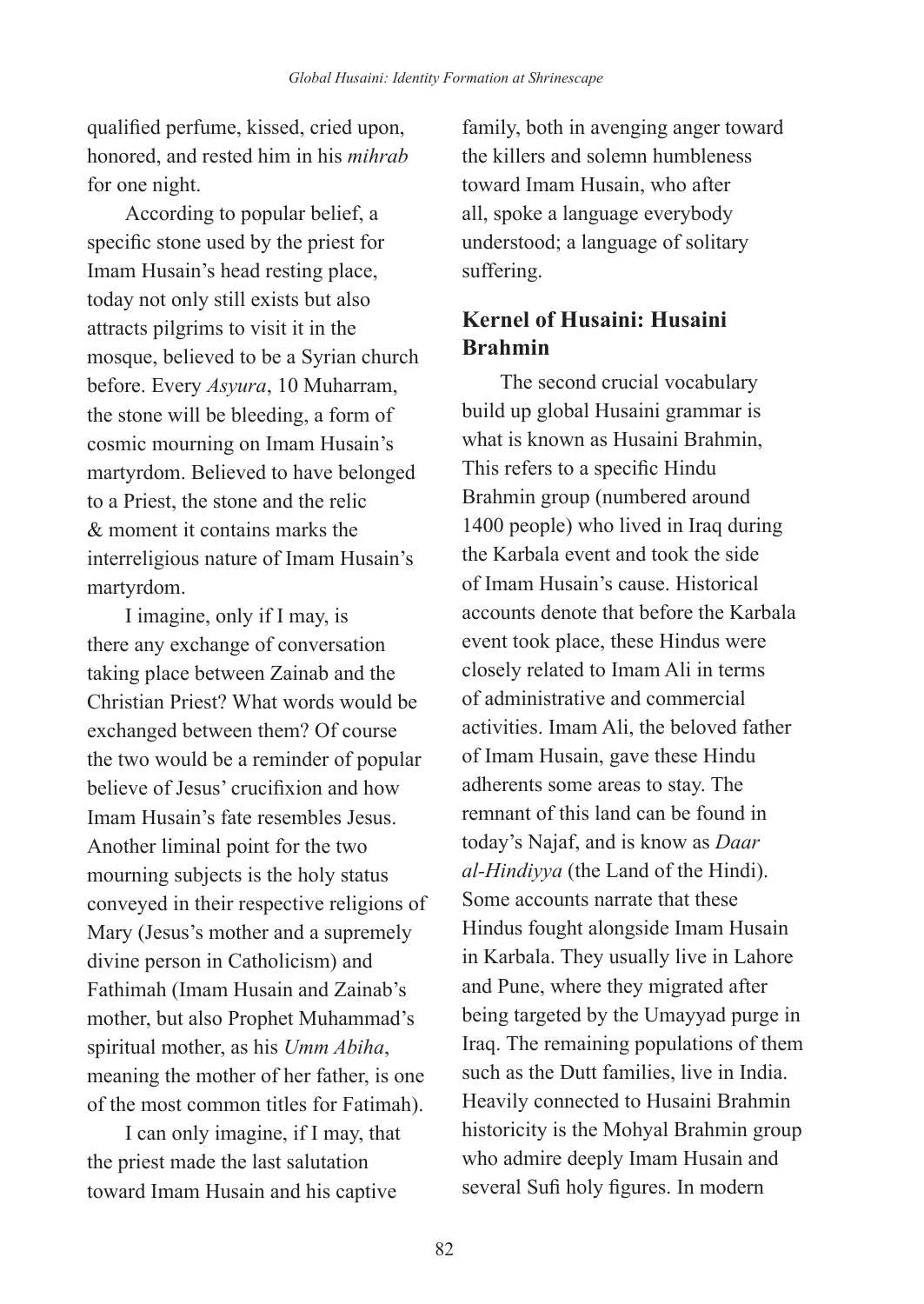India, Husaini Brahmin usaualy lived in Delhi, Lahore and Pune, but they were forced to leave after Separation in 1948. Now they become more and more enstranged from their cross faith core identity but efforts are already in progress by the younger generation of Husaini Brahmin to preserve, record and display their legacies.

Legendary accounts told us that certain Sind or Rahab, a childless Brahmin from the Dutt family, visited Imam Husain and asked the Imam to pray to Allah to grant him a child. Imam Husain answered that he already prayed to God and oversaw that Rahab/ Sind Dutt would be childless forever. Sind so frustated in despair and was in humble insistance to Imam Husain to make another prayer. After this second prayer, Imam Husain told Sind that he will be have one child. Sind Dutt was very happy to hear this. Someone else observed this conversation and raised doubts against Imam Husain, accusing him of challenging Allah's decision. Imam Husain's reaction is surprising since he stated that Sind will be have another child. The state of discussion continued, until Imam Husain claimed that Sind Dutt eventually would have seven children.

The difference on behalf of narrative accounts emerge when examining the specific relation of Sind Dutt, his seven children and the event of Karbala. On the one hand, we find that Dutts arrive with Imam Husain in

Karbala, fight alongside and sacrificed his seven sons on behalf of Imam Husain's cause. Another account tells a slightly different story. The Dutts were not present in Karbala, but marched with Mukhtar al-Saqafi to seize Kufa in the year eighty three Islamic lunar year as an attempt to avenge Imam Husain.

It is not only because of these two vocabularies enabling the *Arbain* walk to become a global site and stage for trans-border symbol for justice and freedom,[4] but also because Imam Husain spoke a language that everybody understands; a language of suffering, pronounced by a lonely and unprotected victim of predatory power. *Arbain* walk marks suffering, a man abandoned and unprotected simply because he denounces power and its predatory nature.

# **Imam Husain's Martyrdom in Testimonies**

If Husaini Brahmin and a Christian Priest could be seen as the historical and narrative seeds of global Husaini, these parades of testimony as one form of answering the call of Imam Husain, "*Labbayka Yaa Husain*", could be seen as points of active reference to Imam Husain's cause which speaks universal language. Imam Husain's martyrdom in Karbala 1400 years ago still freshly speaks to wake up minds who love justice, dignity, freedom, antihumiliation and care. It is a fountain that never dries offering abundant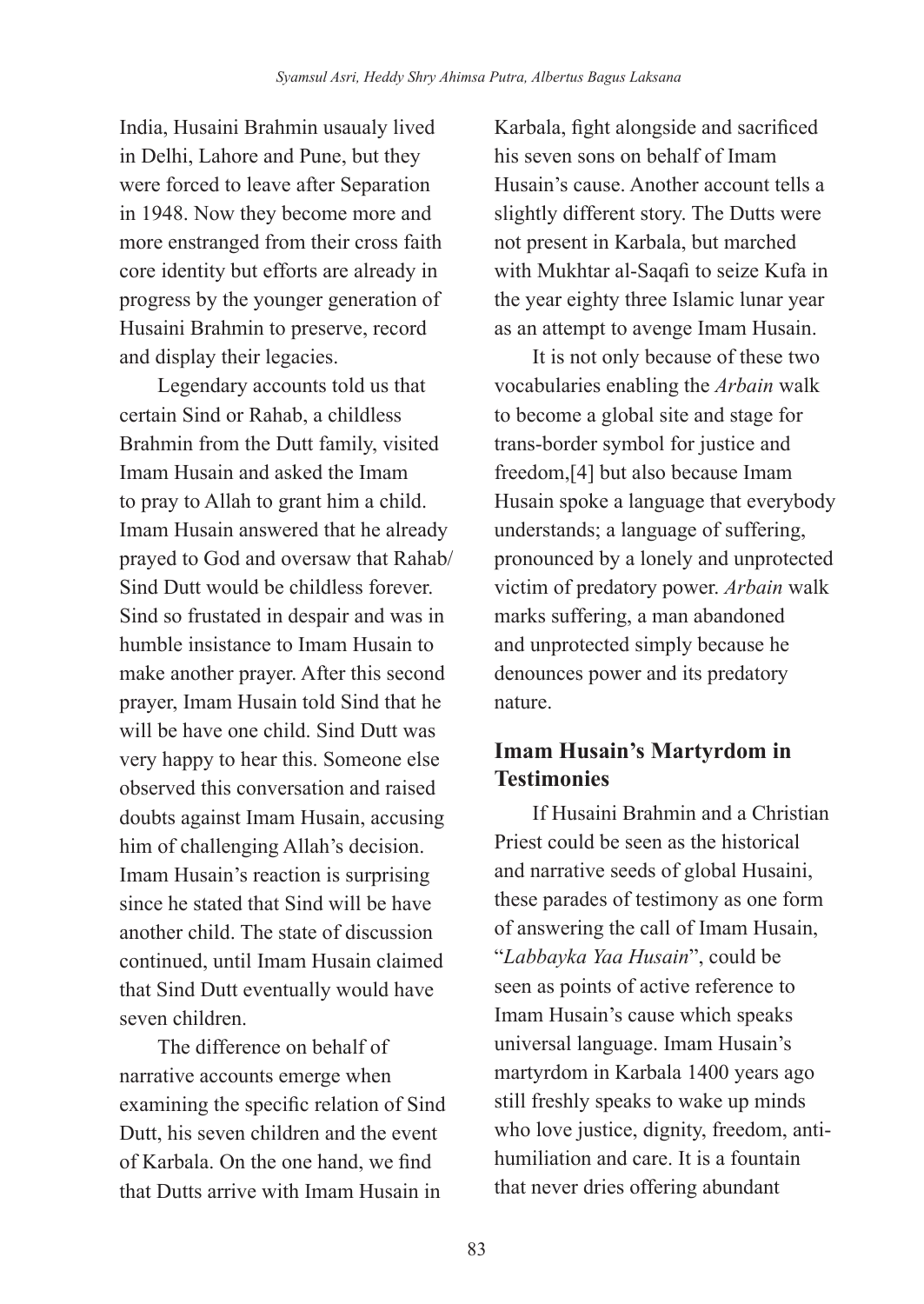insights of fighting oneself tirelessly and fighting injustice justly and elegantly.

Below I capture some of world leaders and dignitaries' testimonies of Imam Husain. These testimonies are fruit and further cultivation of a century's long presence of global Husaini, at least in its earlier stage before transformed into a clear and consolidated formation that takes momentum in the *Arbain* walk.

#### *Mahatma Gandhi*

"I learn from Husain how to achieve victory while being oppressed"

"There is a universal appeal in this martyrdom. Imam Husain sacrificed his all, but he refused to submit to a tyrannical government. He never gave any weight to the fact that his material force was far less in comparison with that of the enemy. The power of faith to him is the greatest force which regards all material force as nothing. This sacrifice is a beacon light of guidance for every community and every nation."

"Everyone knows dying after death, but you (Husain) taught us how to live after death."

"My Faith is that the progress of Islam does not depend on the use of sword by its believers, but the result of the supreme sacrifice of Husain"

## *Nelson Mandela*

"I have spent more than 20 years in prison, then on one night I decided to surrender by signing all the terms and conditions of government. But suddenly I thought about Imam Husain and the Karbala movement and Imam Husain gave me strength to stand for right of freedom and liberation and I did"

## *Mohammad Ali Jinnah*

"My admiration for the noble sacrifice of Imam Husain as a martyr abounds because he accepted death and the torture of thirst for himself for his sons and for his whole family, but did not submit to unjust authorities.'

## *Jawaharlal Nehru*

"The best lesson which we get from the tragedy of Karbala is that Husain and his followers were the rigid believers of God. They illustrated that numerical superiority does not count when it comes to truth and falsehood.

The victory of Husain despite his minority marvels me."

# *Thomas Carlyle*

Hero and Hero-worship

"In the history of Islam, especially the life of Imam Husain stands unique, unapproached and unapproachable by anyone. Without his martyrdom, Islam would have extinguished long ago. He was the savior of Islam and it was due to his martyrdom that Islam took such a deep root, which it is neither possible nor even imaginable to destroy now."

## *Edward Gibbon*

Decline and fall of the Roman

## Empire

"It was possible for Husain to save his life by submitting himself to the will of Yazid, But his responsibility as a reformer did not allow him to accept Yazid's Caliphate, He therefore prepared to embrace all sorts of discomfort and inconvenience in order to deliver Islam from the hands of Omayyad's, Under the blazing sun, on the parched land and against the stifling heat of Arabia, stood the immortal Husain<sup>?</sup>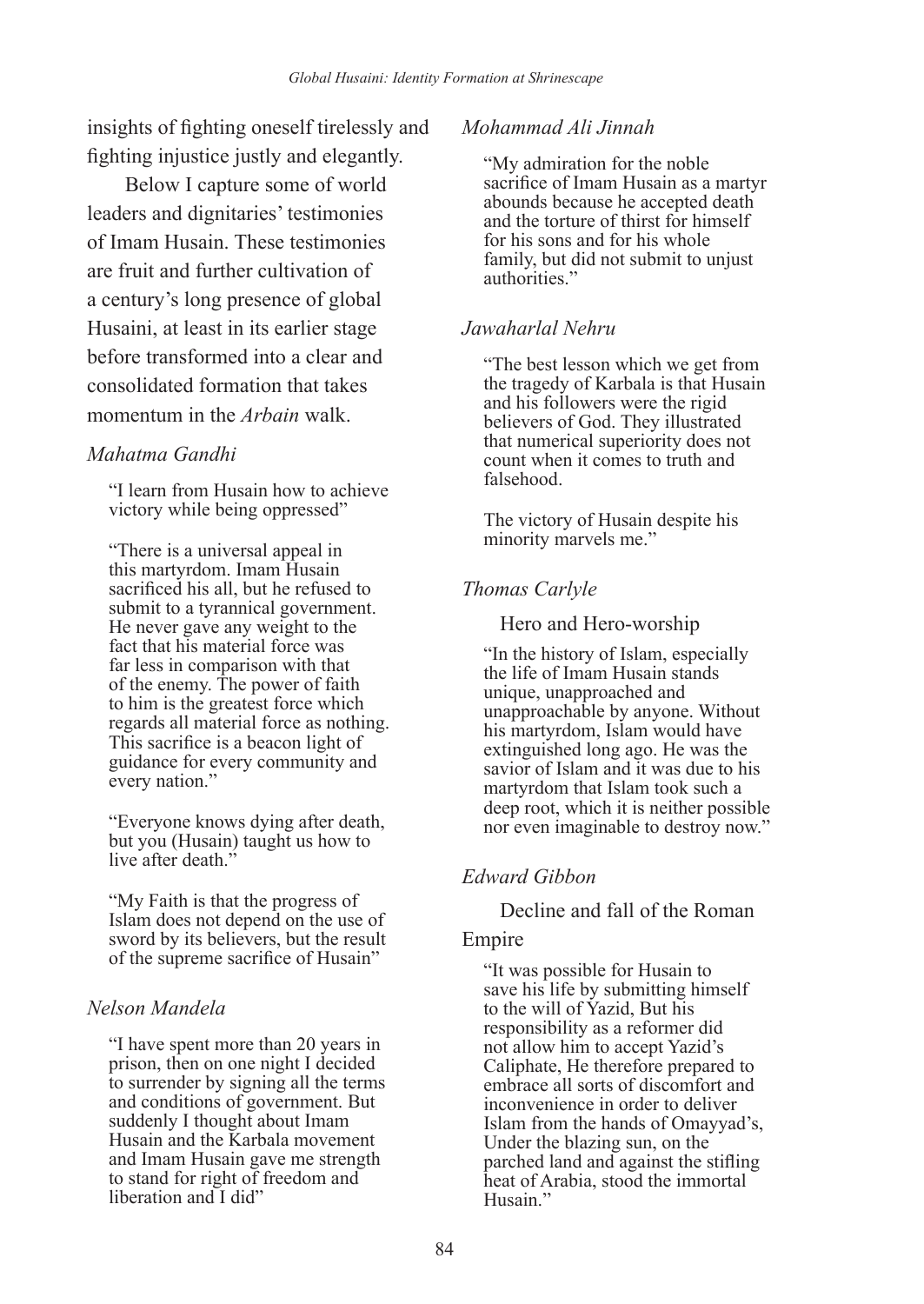"A reminder of the blood stained field of Karbala, where the grandson of the Apostle of God fell at length tortured by thirst and surrounded by the bodies of his murdered kinsmen, has been at any time since then sufficient to evoke, even in the most lukewarm and heedless, the deepest emotion, the most frantic grief and an exaltation of spirit before which pain, danger, and death shrink to unconsidered trifles."

# *Washington Irving*

"If Husain fought to quench his worldly desires, then I do not understand why his sisters, wives and children accompanied him. It stands to reason there that he sacrificed purely for Islam."

## *Charles Dickens*

"In a distant age and climate, the tragic scene of the death of Husain will awaken the sympathy of the coldest reader."

# *E. G .Brownie*

## A Literary History of Persia

"The scarifies that *Hazrat* Imam Husain gave us in the desert of Karbala thirteen hundred years ago is an example to us all, giving us impetus and intuition to do our bit when circumstance, oblige us to face evil against truth. Imam Husain with his 72 followers achieved everlasting victory in his defeat, which it is impossible for any great force to acquire at any cost. Imam Husain proved to the world for all times that numbers do not count when the real spirit is in action with a definite purpose and determination."

## *Sir Byramjee Jeejeebhoy*

"The Karbala tragedy is a historical event of human martyrdom of such importance that it can never be forgotten. It shall continue to influence the lives of billions of men and women of the world throughout the ages."

"The event is commemorated in India with complete reverence, not only Muslims participate in the rites, but the non-muslims show great interest therein equally well."

# *Dr. Rajandra Prasad*

The First President of India, Past

#### President Congress Party

"No tragic event of human history can vie with the end of *Hazrat* Imam Husain in point of its heart – rendering pathos, in the field of Karbala<sup>"</sup>

## *Dr. Amar Nath Jha*

Past Vice Chancellor, Hindu

#### University, Banaras India

"The sacrifies of Imam Husain was for the sake of the good of the whole mankind. There is no martyr in the whole history of the world who can compare with him in point of exalted excellence"

# *Prof. Radha Kumund Mukerje*

Chairperson-Dept. of History,

## Lucknow University, India

"*Hazrat* Imam Husain gave to the world some thirteen hundred years ago, a message and way of life, which was unique and perfect and of which we are celebrating the memory. I do not possess the words nor has any language of the world the eloquence and comprehension, which can serve as the vehicle of expression for the sentiment of reverence, which I entertain in my mind for this magnificent martyr. *Hazrat* Imam Husain does not belong only to the Muslims but he is a treasure, common to all the creatures of the Almighty God. I congratulate the Muslims that among them has been such a personality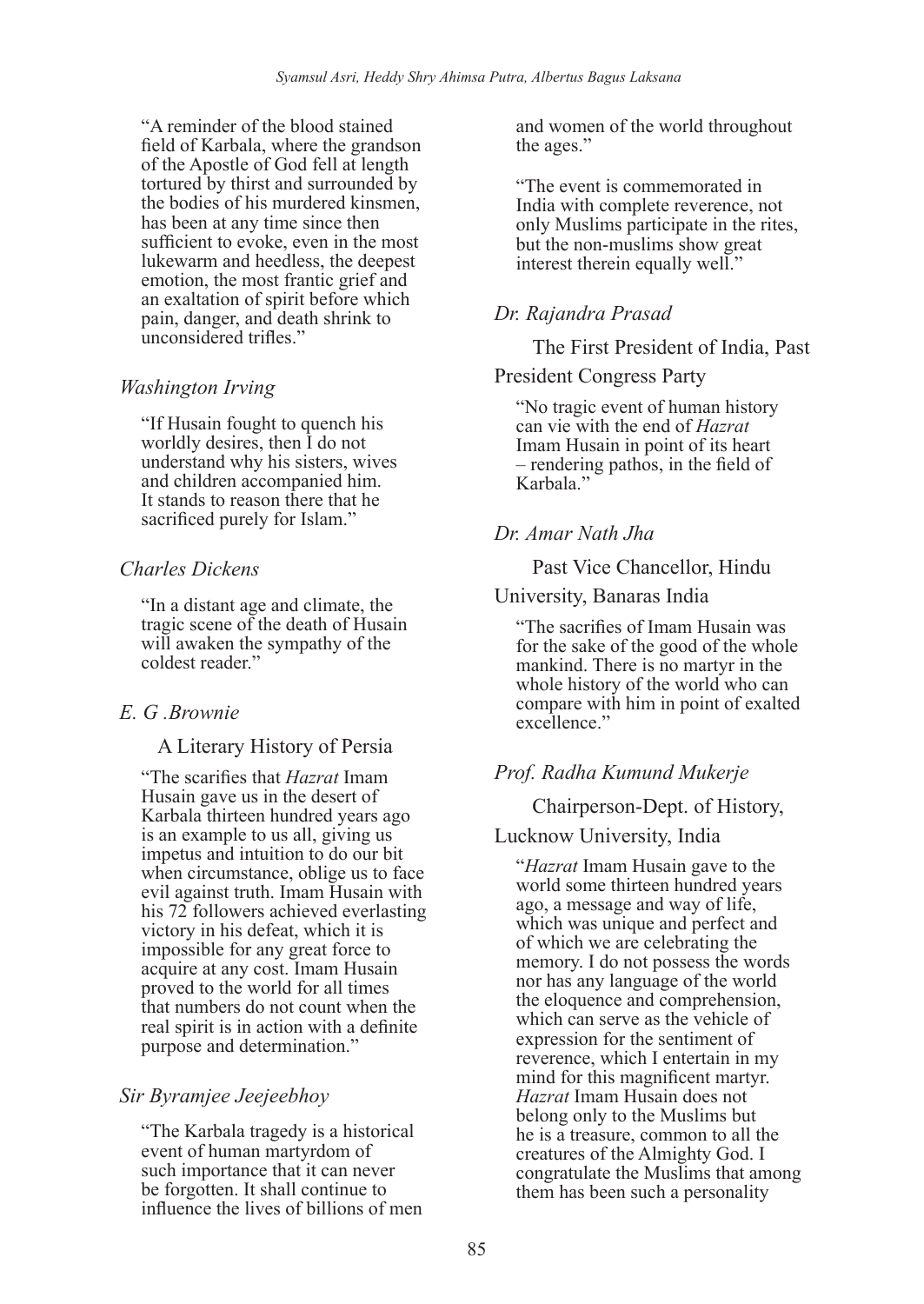who is acknowledged and revered equally by all communities of the world<sup>"</sup>

#### *Mrs. Sarojini Naido*

The Nightingale of India

"My admiration for the noble sacrifice of Imam Husain as a martyr abides, because he accepted death and the torture of thirst for himself, his sons and for his whole family but did not submit to unjust authorities."

## *Antoine Bara*

Syrian-Christian Writer

"If Husain was Christian, we would have put up a flag and a minaret for him in every part of the earth and called the people to Christianity!"

These testimonies, along with muslim imaginary of Imam Husain's martyrdom and legacies, ranging from Balkan to Bengal complex,[5] woven by creative and multi-layered interpretation in uncountable penetrating minds and souls for more than 14 centuries, presenting us with one of the most sublime and inviting sites of shared humanity. We stare at the Karbala event and it stares back at us in the eternal calling of the abandoned Imam, "is there anyone to help me?", and predictably we answer back, *Labbayka Yaa Husain*.

Our answer, our *Labbayka Yaa Husain*, sometimes sounded in terrible silence, or in trembling unfinished gesture, could also maybe form in firm steadfastness toward Imam Husain. Whatever it is, internal Husain and external Husain, never ceased to

become our alter ego, toward which, determines the quality of our self, society and world.

The "we" here is global Husaini.

# **Global Husaini at Shrinescape**

Not only is its character embedded in global and international origins but also global Husaini's attend and participate in the *Arbain* walk is best understood as an effort for identity construction that happens at shrinescape. Developing Jo-Ann Gross's understanding of the term, shrinescape used to be understood as a culmination of interactions between shrine's physical landscape, material architecture and interpretive practices that form the shrine's narrative. This narrative consists of text, reader and interpretation (meaning) all gravitating around the shrine. Critics have shown that Gross's notion of the narrative is embedded in fixity of the shrine and its living surrounding.

The prime example of a fixed narrative is the abandonment of power relations and power struggles that enveloped almost all major shrines but also being reflected by these shrines. Therefore, I take shrinescape as denoting to the creative dialectics between shrine materiality, living doctrine & narrative and process of immediate structural & cultural underpinnings that shape and reshape the ways in which the shrine is perceived by its congregation.[6]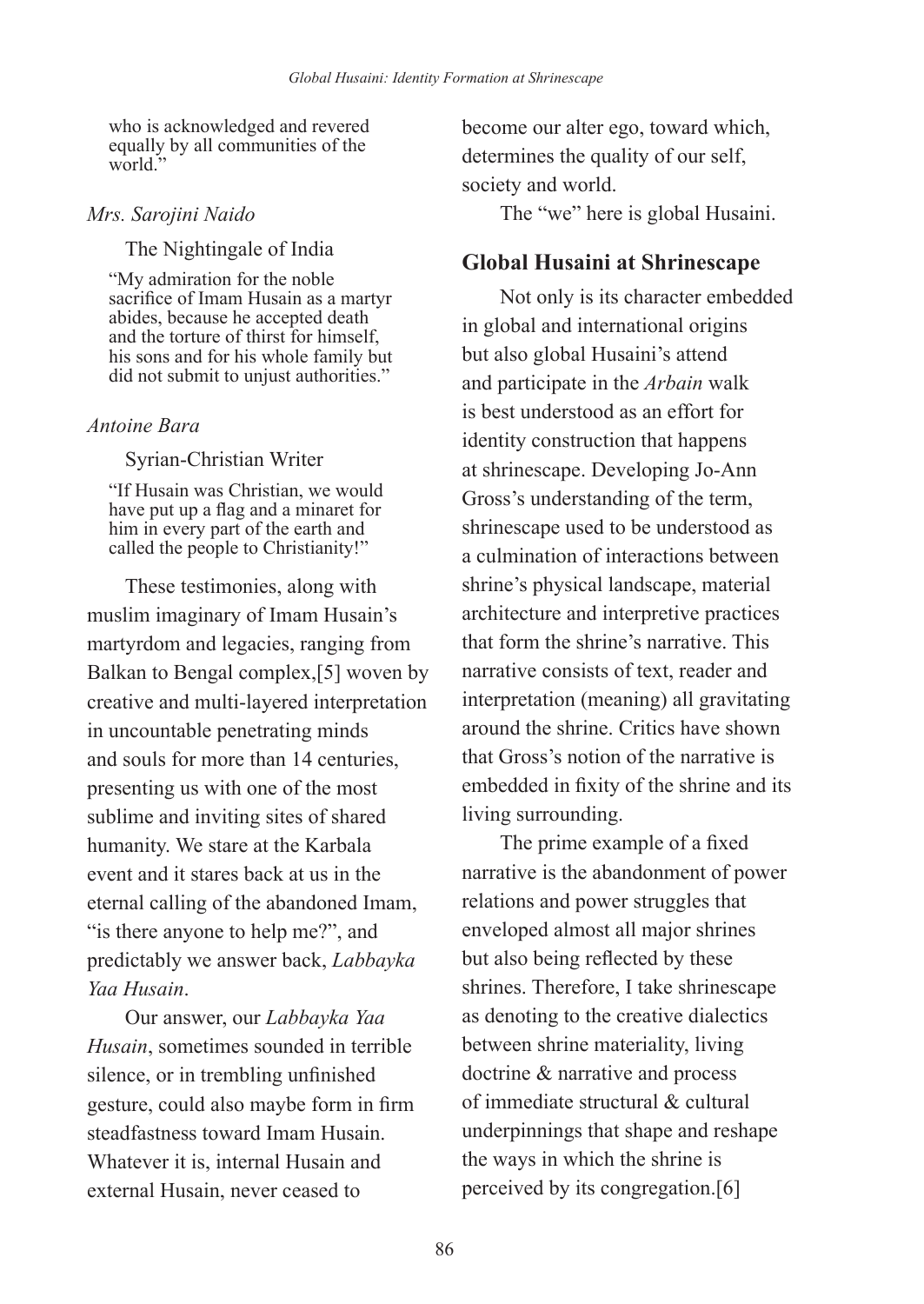Here in this modified definition, shrinescape perpetuates the character of flux and flow of the shrine, because the shrine is understood not only as relics of the past but more importantly a presence of socio-political dynamics that mark the contemporary anticipation of a specific face of the future. What matter the most here is the shrine as an arena but also a field for power relations & economic struggles to enact the meaning of the past for contemporary audience in hope for winning the coming days, dominantly done through careful curation of a certain narrative and interpretations surrounding it.

The case is also true for shrinescape in Najaf and Karbala. As a material and social reality, Imam Ali and Imam Husain's shrines, also several major and minor shrines embedded between the two shrines, have play irreplaceable roles in continuous shaping of content and structure of its congregation awareness, this is especially true for Iraqi Shi'i communities. The two shrinescapes, in addition to other four shrines of Shi'i Imams that happen to be buried in modern Iraqi soil, have been spiritual poles for general Shi'i subjects in Iraq for centuries. These shrinescapes provide consolation for personal problems but also gathering spaces for consolidated communities that preserve themselves as inheritors and defenders of these shrines.

The pragmatic and spiritual benefits available through these shrines is only

possible because countless layers of actors, consisting of both the *ulema* and general public (*bazari* and tradesmen are chief among them beside the royal tribal members) have deployed uninterrupted activities that keep the shrines as an effective shrinescape; build its architecture materiality, filled these physical spaces with meetings related to knowledge production and consumption also life cycle rites related to birth, puberty, wedding and death, celebrated milestone achievements in career or business, all of which come under operational discourse of what is and what is not truthful, beneficial and allowed in the inherited sacred texts, according to immediate power position and economic gain of *ulema*, official government, *bazari* and royal tribesmen, whose authority coming from such texts and practice and in turn make the aforementioned text and practice as reflection of their power dynamics in Iraqi society.

One example of a narrative that promulgates specific meaning for shrinescape in Iraq is the Karbala narrative. Being read in personal and public space, written in circulated books and phamphlets, performed in *ta'ziyeh* and other forms of public drama, not only in Iraq for sure but also from the Balkans to the Bengal complex, Imam Husain's epic struggle and suffering becomes the personal and public most invested narrative, both emotionally, ideologically and socially.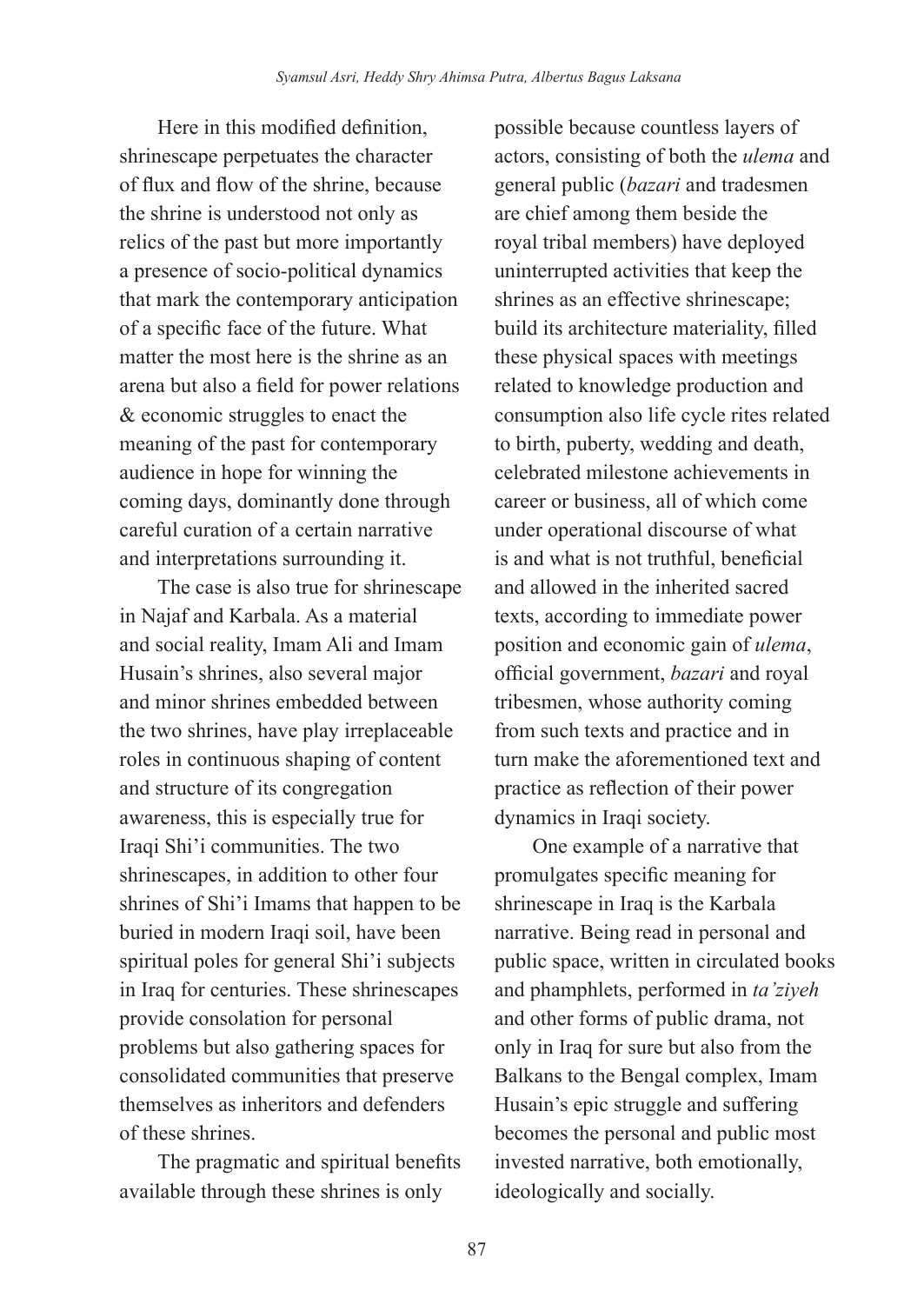The *Ulema* class and other powerful socio-political actors have had authorial and authoritative positions from the Karbala narrative, which of course could not be possible to be separated from physical and landscape structures of these shrines. *Ulema* not only built their *madrasahs* and *hawzahs* around the sacred major shrines but also act as a legitimate guardian for the shrines. The *ulema* such conduct welcome receptions for the shrine *zuwwar* and collect the financial funds from *zuwwar* and general public, they are allocated for maintaining the necessities of the shrines, such as shrine reparation. Being in physical proximity to the shrine, as a cultural public center, they give intellectual, spiritual and social authority for the *ulema* class as legitimate representation of Shi'i Imams presence.

Furthermore, the Karbala narrative provides rich points of reference for identity formation, not only for the *ulema* class as mentioned above but also for the general public of Iraq, most of it revolving around Imam Husain's *barakah* and acceptable forms of self-perception and self-presentation. This kind of prevalence is genuinely sewn into practice of shrine custody and visitation could be understood by appealing to towering characters in the Karbala narrative as prime examples that successfully gain supreme position in public awareness solely caused by defending Imam Husain.

There are several notable characters in the Karbala narrative that successfully provide archetypal references as embodiment of faithfulness to Imam Husain's cause, a landmark of being Husaini. I have mentioned earlier, Lady Zaynab, a supreme example of Husaini personhood, because of her the Karbala and Imam Husain's martyrdom and legacy could be known. Here I would like to describe two more important Karbala characters that play significant roles in shaping the contemporary global Husaini preference point in their self-ascribing as followers of Imam Husain's path.

# **Abbas and al-Hurr as Role Model**

The first person here is Abbas Ibn Ali Ibn Abi Talib, son of Imam Ali from his a wife he married after the death of Lady Zahra, mother of Imam Husain. As Imam Husain's half-brother, lieutenant, war banner holder, and one of the closest male relatives who was present in Karbala, Abbas was present in whole Karbala event from the very beginning. Separated by 250 meters, the same exact meters separating the hills of Safaa from Marwaa, Abbas's shrine is located near Imam Husain's shrine thus twinning it and architecturally perceived as the landmark of Karbala city, as well as spiritual capital for global Shi'i.

The shrine is swamped by *zuwwar* who intentionally enter it before going to Imam Husain's tomb. *Zuwwar* that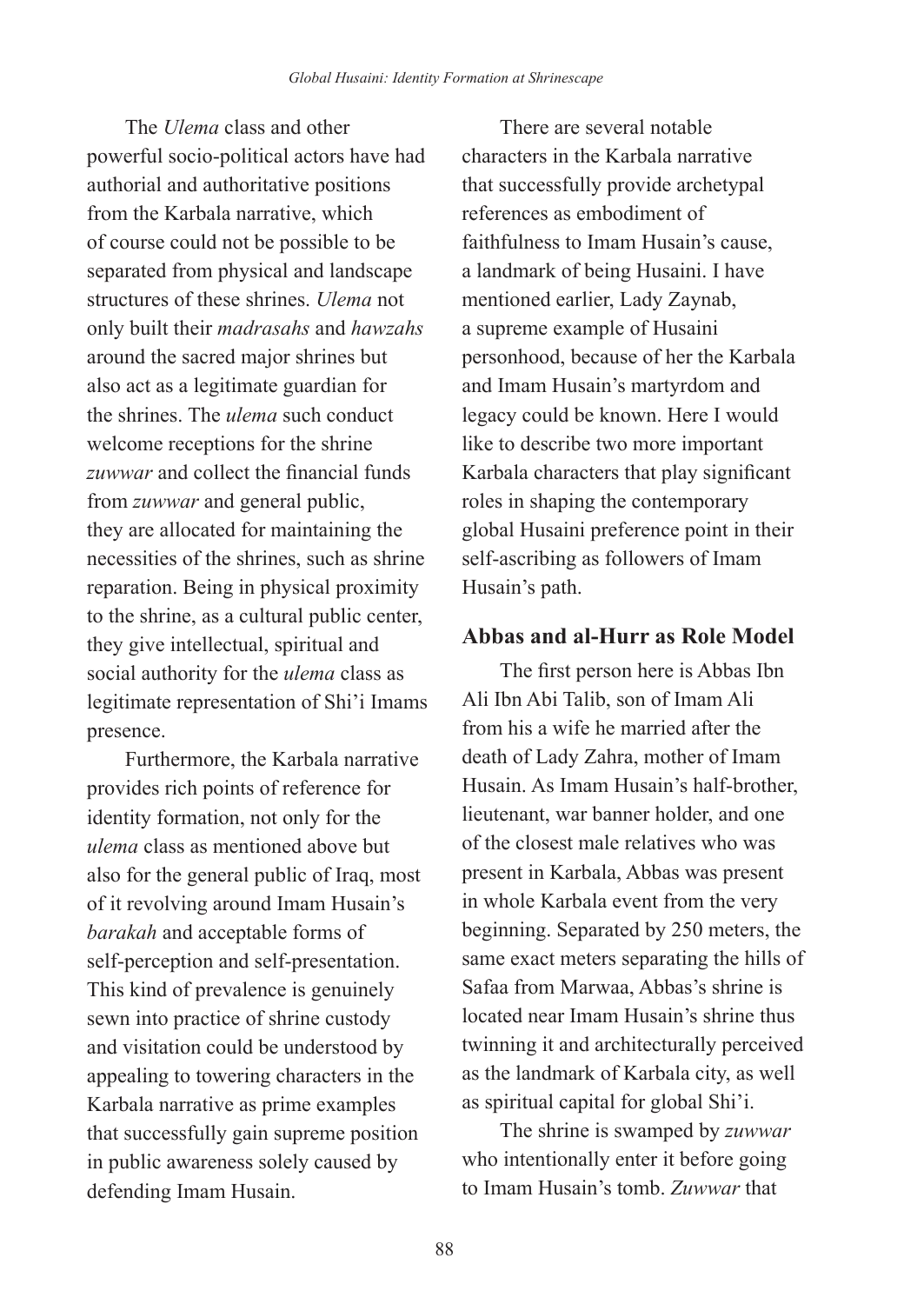already walk continuously for three days and two nights from Najaf to this very point embraced the sensation, both physical, social and spiritual, and it is doubled up because of Abbas Ibn Ali's shrine. Beautifully decorated, Abbas's shrine invites global Husaini to reflect & celebrate the meaning and importance of defending justice.

As Iraqi cultural habit bears witness to the importance of Abbas's shrine, in which Iraqi's in general make it a customary act to make visitation to Abbas first then proceed to Imam Husain.[7] One of *Hazrat* Abbas Ibn Ali's surnames is The Gate of Proof (*Bab al-Hawaij*) as he is well known for his effective intercessions on behalf of any *zuwwar* who are in trouble or have pressing need both in material and spiritual affairs. But more importantly, Abbas emulate the ideal Shi'i and ideal Husaini in knowing, embracing, honoring, and ultimately defending his Imam at any cost, at any given time and place. Abbas, even though he is not the first perfect Shi'i as many historical figures already came forward before him, successfully embodied the unfailing support provided by true Shi'i for the Imam whenever needed.

There is one image widely circulated on Twitter, Instagram and Facebook depicting Abbas sitting on his horse while surrounded by Nile river water. As in many other pictures, I could not see Abbas's face, but this time caused by his position framed as giving Fig. 1. Art image of Abbas in the

his back to the gazer, and not caused by the given veil put by the painter to block gazer's spectacle, a tradition marks the highest spiritual ranking of *Ahl Bayt* therefore their faces are hidden beneath luminous veils. His horse's face is also hidden from view. Soft and small waves surrounding Abbas and his horse, looks like he stood still or was moving softly with the horse.

It is a captivating image, throat choking sadness emerged when this image caught my sight. Portraying the banner holder of Imam Husain in his attempt to seize some water for Imam Husain's beloved daughter, Sukainah, who along with another member of Imam Husain's caravan was already blocked from accessing Euphrates water



Euphrates<sup>[15]</sup>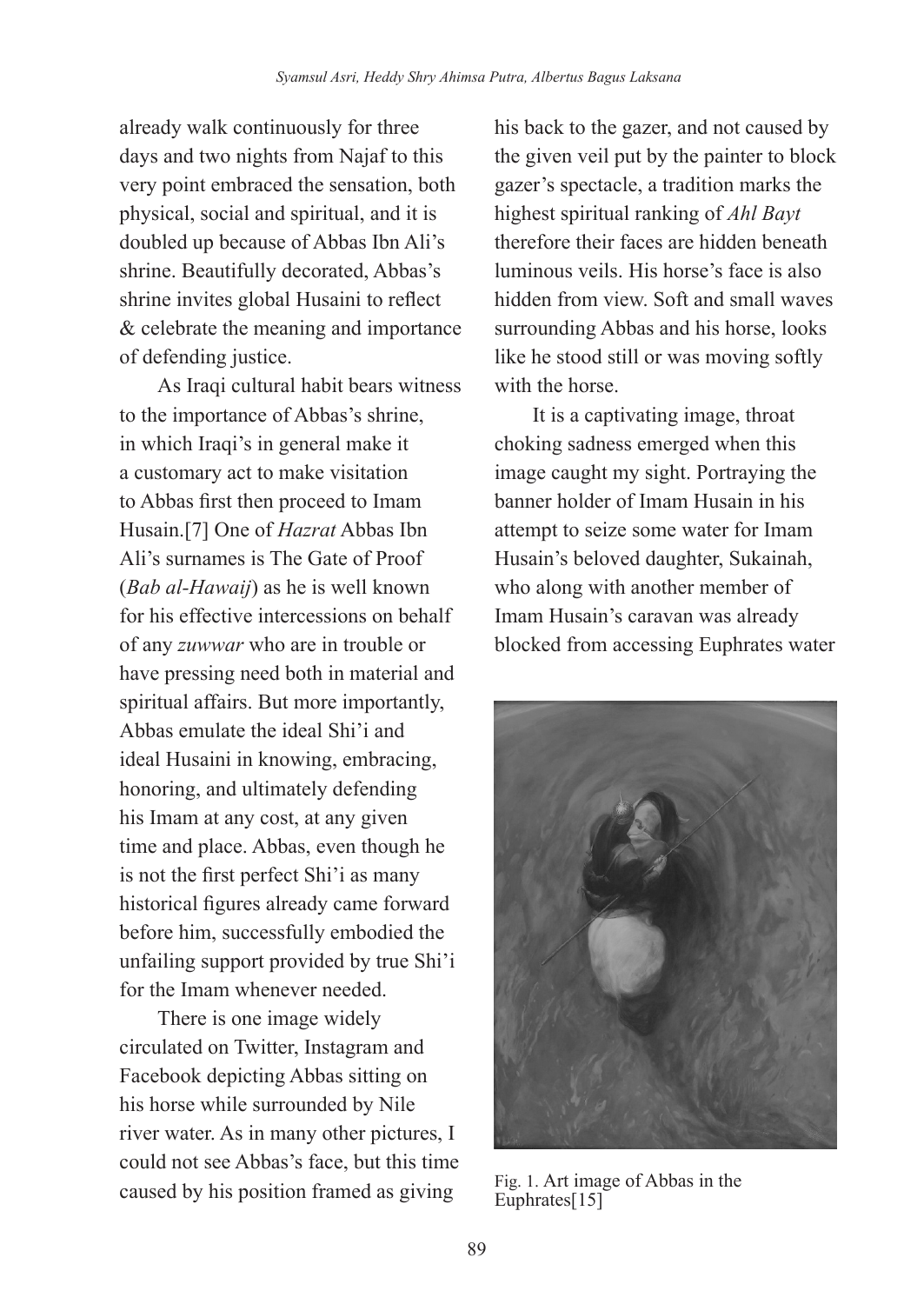for around three to seven days. Abbas seems, in this image, in bifurcated situation; in one point of view, Abbas is surrounded by enormous drinkable water but could not drink it because drinking in this condition is an act of a selfish uncle who left his nephew and his entire caravan thirsty. In another point of view, I see that Abbas with full water bags, stood still, momentarily, and decides to choose suffering & pain of the battle field rather than surrender in front of a killing thirst. He chose to bear a passing suffering and traded it for eternal bliss of *al-Kautsar*, paradise fountain whose water being offered by Prophet Muhammad for every genuine believer (*mu'min*) who will never in thirst again.

Abbas, is simultaneously presented in ideological, cultural and spiritual landscapes, asafe passage from a Husaini self to Imam Husain's presence. Being interrupted by the archetypal image of genuine Husaini, every Husaini is reminded that being truthful to oneself, practicing justice to others sometimes ends up in suffering, loneliness, alienation and being killed in unimaginable brutality, just like Abbas ibn Ali had demonstrated in Karbala. To be Husaini means, above all, being witness to oneself as an active person of Husaini practices, tenets of it are being truthful and embodying justice. Or more humbly, being Husaini is knowing that no one could attend to be present at Karbala at Imam Husain's side without

the Imam's granted permission.

If Abbas bin Ali has shown the genuine gesture of being a true Husaini from the beginning and ended in Karbala, then Hurr ibn Yazid al-Riyahi is the embodiment of another kind of path for being Husaini.[8] Hurr is Ibn Ziyad's general who is responsible for intercepting Imam Husain's caravan, preventing it from entering Kufa. He wasalso in charge ofmaking Imam Husain remain in Karbala, and finally he is the man who cut the water supply of Nile river for Imam Husain's camp. Dramatic change occurs in Hurr's life when in the morning of 10 Muharram, precisely before the battle, Imam Husain's address to al-Hurr in was in these words, "Your name is Hurr, meaning a free man. Be free! Both in this world and in hereafter!" thus making him leave Yazid's side and join Imam Husain's side.

Hurr is reported to have said words like this in front of Imam Husain, "May I be your sacrifice, O Son of Allah's Apostle, I am the one who prevented you from going back to Medinah, and I kept being with you so that you had to camp in this land. I had never imagined Ibn Ziyad's men would turn down your suggestion for making peace thus get you caught in such a fate. By God, if I had known the situation would end up here, I would never have gotten involved in this. Now I repent to God from what I have done, would my repentance be accepted?" Imam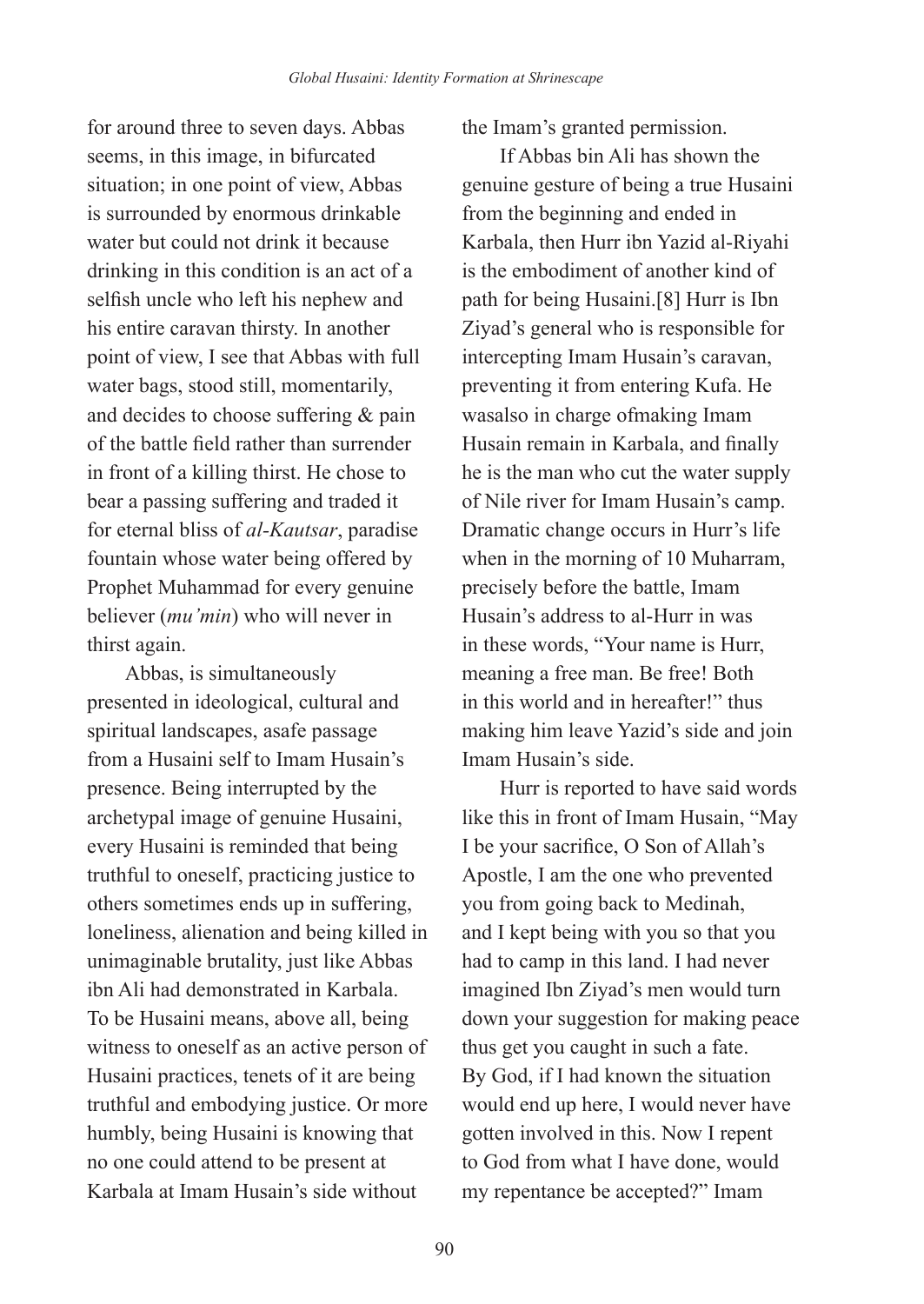Husain answered, as seen before, "Your repentance is accepted. You are al-Hurr (free man) both in this world and in hereafter".<sup>[9]</sup> Again we are witnessing a person being truthful toward himself, in front of horrible consequence, the price of life itself.

Many modern readers of the Karbala narrative find al-Hurr as a captivating character; sinful but managing to escape the curse of falsehood in the end, by way of a deepening tafakkur, thinking and feeling existentially, intensively and extensively thus embodied the Prophet Muhammad's tradition, "*tafakkur* (reflecting) for a moment is better than 70 years of pious acts." Al-Hurr's repentance, a difficult, critical and dangerous one, plays as an effective redemption not only for his soul but also for Husaini's hope, hope for always standing for justice side by side with Imam Husain whatever the consequence is, whatever the personal quality a Husaini had before.[10] Just like dusty and fatigue *zuwwar*, after walking 83 miles from Najaf, found Imam Husain's shrine as Kautzar on earth. She has no choice except to approach it, no matter how dirty and dusty she is. Only because Imam Husain's *barakah* will clean up her spiritual, material, social unholiness, just as Imam Husain did for al-Hurr.

Above anything else, what al-Hurr represents is global Husaini's hope for self and communal redemption.

In the very last instance of his life, al-Hurr makes the hard decision that redeems his entire wrongful past life and transforms it into an exceptional example in the Husaini path caused by Imam Husain's *barakah*. This hope for redemption experienced by global Husaini after encountering the al-Hurr narrative or spiritually (or both) is sometimes presented as an invitation not so much for self-denial caused by feeling of unworthy (reasons ranged from career to regular mistakes continuously done) than for cultivating the ability to "knock and wait at al-Hurr's shrine door," representing the effect of Imam Husain's conversation with al-Hurr and its redemptive consequence.

It is impossible to imagine the emergence of global Husaini as an ongoing identity formation without its being facilitated in, staged at, and channelled through the shrinescape of Imam Husain. At best, without the shrinescape of Imam Husain, being Husaini would be only scattered ritual attachment being held at Shi'i communal pockets, or perhaps signalled in papers and conversations among men and women of letters. The physical presence of global Husaini at Imam Husain's physical shrine annually, along with other Husaini which together enveloped by ongoing practices (hospitality is chief among it), provides reflections and narratives about this man's martyrdom. Ittruly provides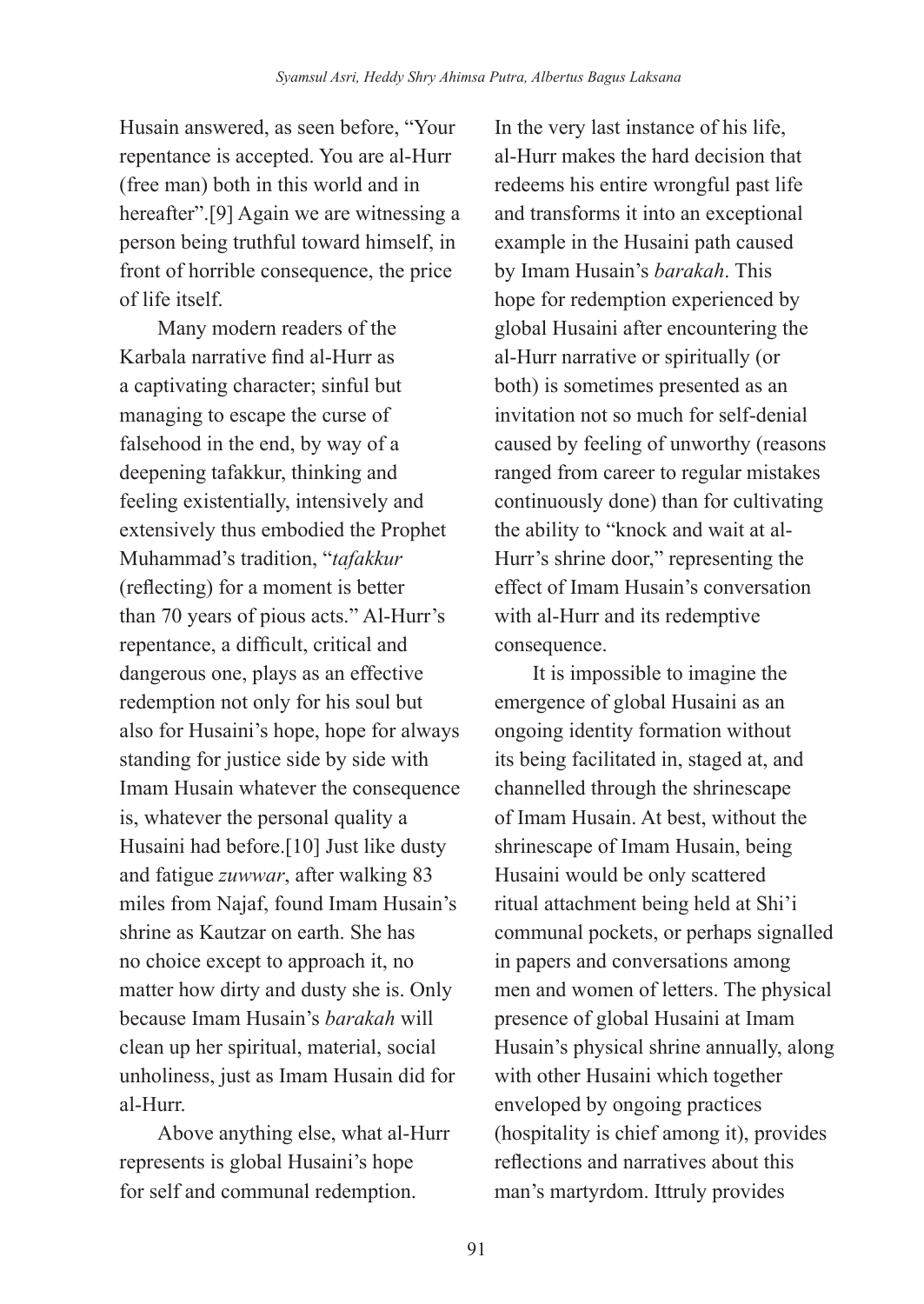anchor for self-reference that marks the sameness and the difference of self and others.

Here I would like to elaborate more on the crucial relationship between identity formation of global Husaini and the character field where the *Arbain* walk takes place. As I mentioned in previous chapters, the *Arbain* walk is a walking event that started in one shrine (Imam Ali's) and ends in another shrine (Imam Husain's). As a walking activity, this event is best understood as movement performed by millions of *zuwwar* that come from many countries in the contemporary world.

It is significant for me to glean suitable understanding of identity construction in contemporary *ziyarah* studies in order to demonstrate the urgent need to elaborate *ziyarah* exploration as discourse[s] of movement. Replicating *ziyarah* as movement embodied both in constant flow of social practices and contemporary world as always *en route*, I argue that if *ziyarah* analysis would like to comprehend phenomena of identity building, then itself should be moving along new understandings of movement.

As reflected in *Arbain* walk, here *ziyarah* is advanced as arranging and arranged embodied practices mounted under concepts such as movement and flexibility of social practices and cleverness of epistemic discourse demanding capture, and cultural

meanings of *ziyarah* in a world that is always *en route*, where identity building becomes its major aim.[11]

I take identity as self-identification ingrained in a specific social field but capable of meeting and engaging the others by exercising strategically calculated movement. I borrowed this definition from the so called dialogical self-theories nurtured primarily by Hubert Hermans.[12] Hermans saw that self is always in a dialogical condition and at an affrontational state with an outward self (externally) and with the unknown side of the oneself internally. The most captivating point of this definition of self is that it highlights self as an arena where personal psychological dimensions meet, engage and dialogue with local, national, regional and global socio-economic historical circumstances surrounding the self in dialogical nature.

Here self is less perceived as a fixed and closed circuit of psychological and social identification entrenched in similar closed social arenas but more as a holes-containing frontier always in constant encounter, engagement and dialogue state with others. Internal and external (historical) identities of self, are in the context a more glocalized world. It understands self as ceaslesly in formation based on creative response toward complex psychological and historical surroundings in which self is perceived rooting.[13]

Mr. Nato's exposition fits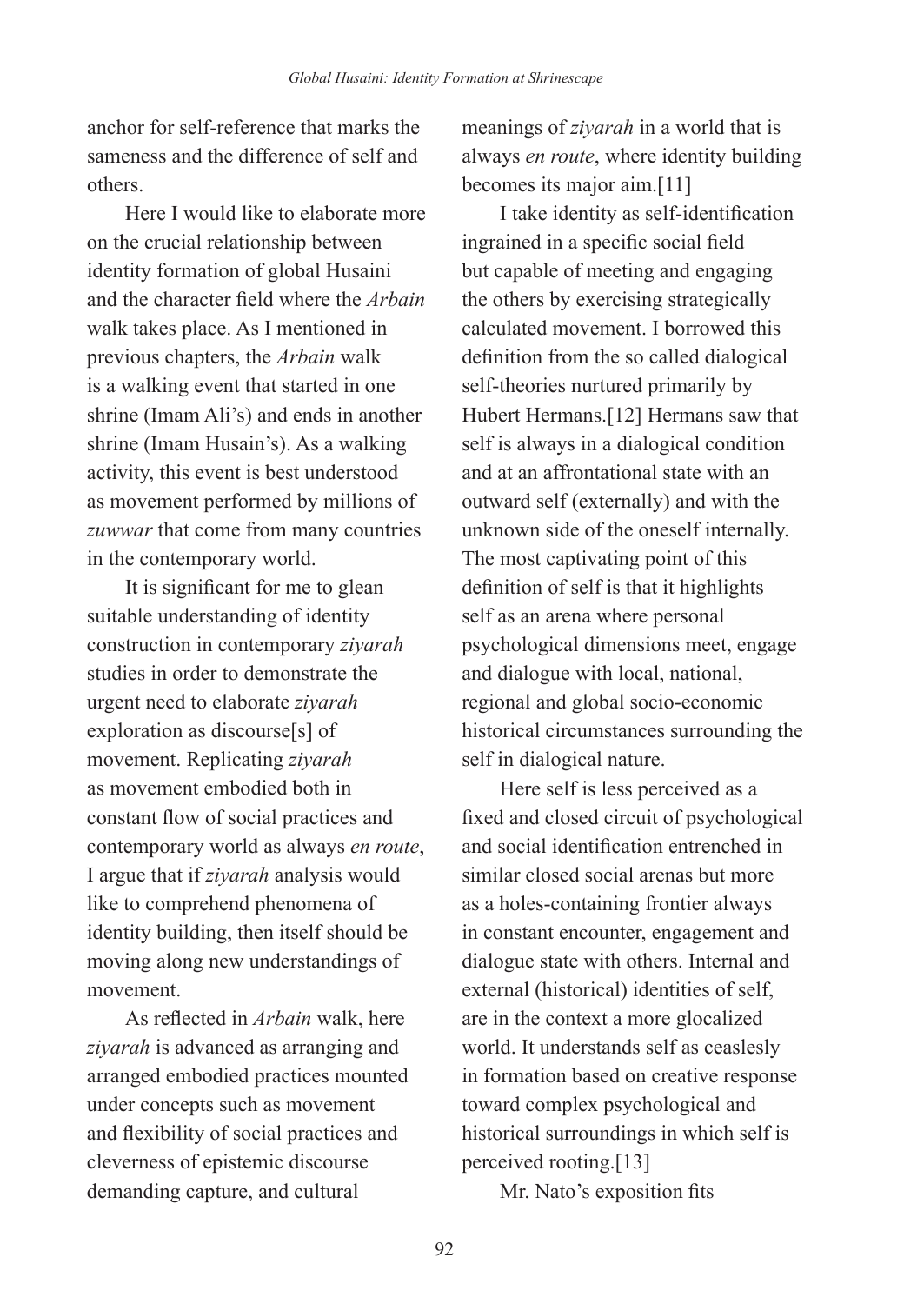appropriately into this exploration. When I asked him about his selfperception as Husaini coming from a *Kejawen* background, his answer promulgates the notion that self is a holes-containing frontier being, constantly reshaped in movement as constitutive in identity making. I quote Mr. Nato,

"Around mayor shrines in Iraq, especially at Imam Ali and Imam Husain shrines, not only one time I witness ones staring at my *blankon*. It truly makes me wonder, until an old scholar, a sheikh, with whom I had several long conversations, told me that in the past a man with *blankon* have came here, to Iraq, and served as sandals keeper for *zuwwar* at Imam Ali and Imam Husain's shrines. It occured to me that Sunan Kalijaga had several prolonged stays in the middle east exactly for keeping sandals in Imam Ali and Imam Husain's shrines" [14]

Mas Nato's ability to reconnect his *blankon* as both proud symbol of *Kejawen* and an operational wearable of a Husaini from *Kejawen* Indonesia, Java operates on the notion that self, is not fully understood in itself, rather it always moves to a frontier state to meet, dialogue, engage with others. In Mr. Nato's case here, the others are tripartite; an old Sheikh that represented historical manifestation of the contemporary Iraq nation, an inherited and circulated narrative of a stranger with *blankon* that came to Iraq for keeping *zuwwar* sandals in Imam Husain and Imam Ali's shrines, and Mr. Nato's own temporary unawareness of archival account of Sunan Kalijaga

visiting Iraq as part of his larger yet unconscious self.

The dynamic engagement of an Indonesian Husaini, as reflected in the above quotation of Mr. Nato's account, demonstrates that shrinescape plays a decisive and irreplaceable role in informing and forming Mr. Nato's selfreferential as contemporary *Kejawen* being embraced by Imam Husain's *barakah* marked not only by Mr. Natos' presence in the shrine, but also his newly found legacy of Sunan Kalijaga's foundational act as Husaini.

Global Husaini, without shrinescape of Imam Husain, will eventually become dispersed testimonies of non-Shi'ss account about Imam Husain's martyrdom. These testimonies become communal or national ones, never fully developed to a global and united testimony. Shrinescape of Imam Husain not only facilitates for presence united and globally consolidated testimonies, but also invites and stages the locus and embodiment of such testimonies in the form of personhood of global Husaini. Even though global Husaini only represent a tiny percentage of Imam Husain's lovers and devotees, its proclamation on interreligious dimension of the *Arbain* walk as an annual venue for Imam Husain's devotees successfully enact the message of love as practicing justice in public space, a core message of Imam Husain's martyrdom.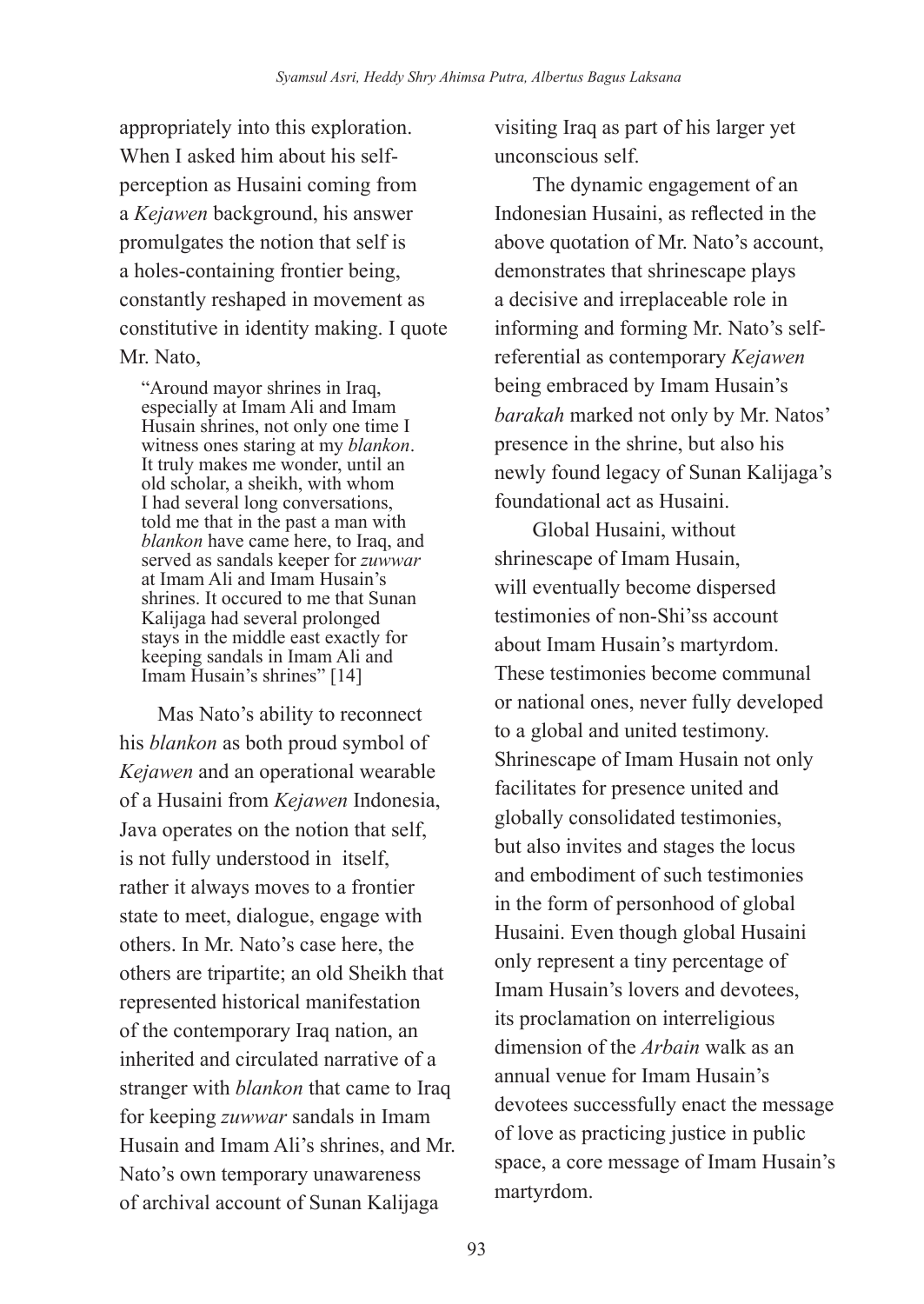From this point, the definition of public space has escaped the binary opposition of sacred versus secular, where public space is claimed by the secular with nation state as its main space regulator. Shrinescape offers, at least global Husaini's version of shrinescape, interreligious space as space for all, even for non-affiliated people. Here the main concern is the question of effective authenticity of religious massages (justice above all, but also love, care, compassion all in all in practical nature) and not at all about religious posturing which is sometimes empty from compassionate practices.

# **Conclusion**

The coinage of global Husaini that I offer in this study is an attempt to critically engage with Shi'ism, in which Imam Husain's martyrdom occupy its central tenet, as a situated social actor that endlessly meets, has dialogue, engages with other religious persons, both religious people from different faiths and persons that are non-affiliated with established religions.

The *Arbain* walk provides the venue and field for such fruitful encounter. As an annual *ziyarah* event done in the name of Imam Husain, Shi'i from all of the corners of the world have opportunity to witness and reflect on Imam Husain's martyrdom and legacy, strategically inspired by the presence of non-Shi'ss at the centre of their veneration practice. Noticeable numbers

of Chatolics, Orthodox Christian, Presbyterian Christian, Hindu, and *Kejawen* are observed doing the *Arbain* walk annually. Similar with their co-lover of Imam Husain from Shi'i groups, these non-Shi'ss also started the walk from Imam Ali's shrine in Najaf and ended in Imam Husain's shrine in Karbala.

Global Husaini's presence in contemporary the *Arbain* walk could be seen as global reinventing of non-muslim presence in the Karbala event fourteen centuries ago. From an unnamed Syrian Christian Priest to Dutt of Husain Brahmin, this shared memory and legacy drives forward the dynamic encounters between Shi'is and non-Shi'ss in shrinescape of Imam Husain. The *Arbain* walk is a global Shi'i arena for escaping their identity as always in negative power and doctrinal tension with its coreligionists namely Sunni Muslim, by proposing genuine global identity capable of embracing not only Sunni but other religious people in the broadest meaning of the term. Here the *Arbain* walk is a strategic effort by global Shi'is to become an active part of the broader global Husaini, all united under the banner of Imam Husain's martyrdom.[]